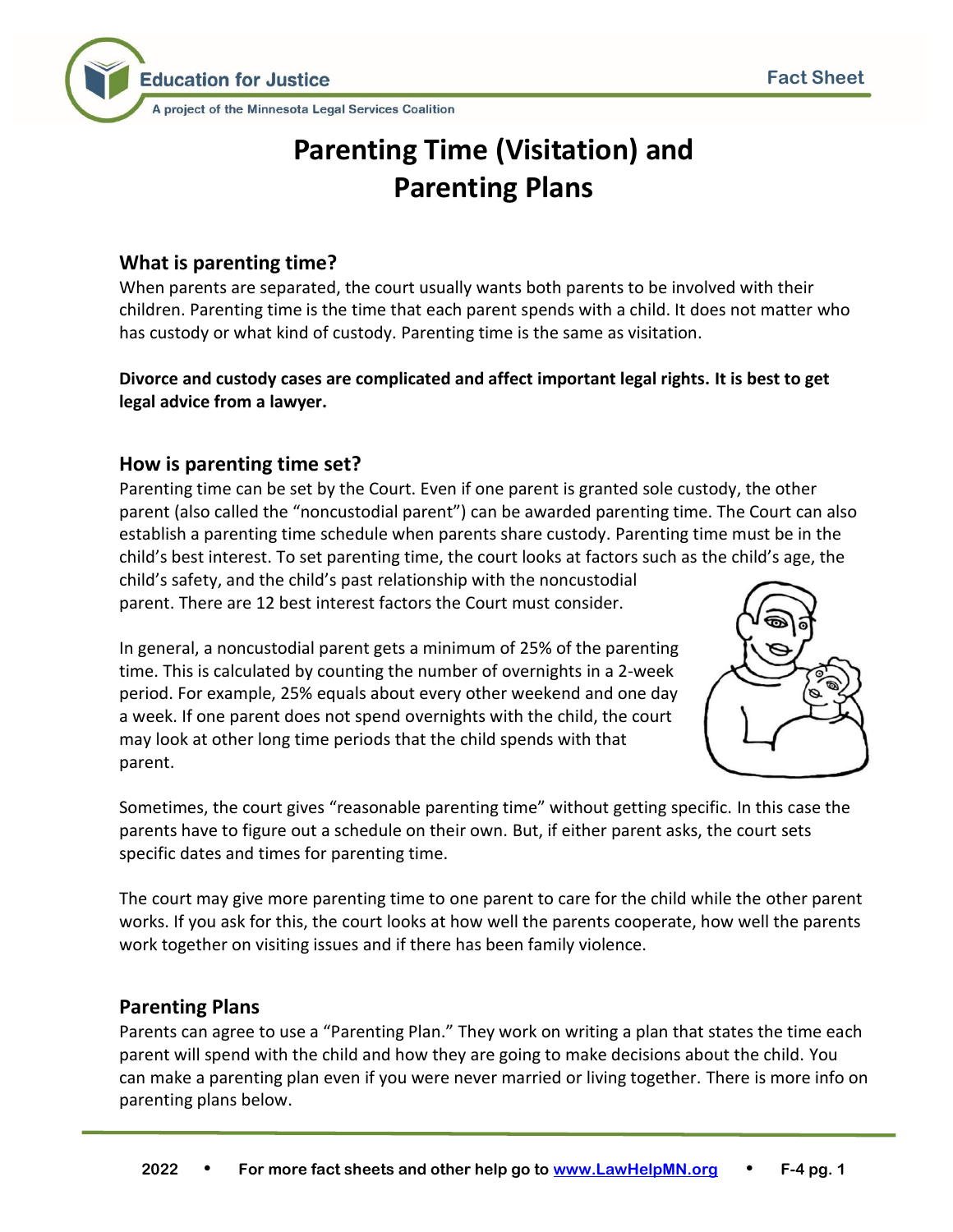# **What about limits on parenting time?**

The court can limit parenting time for the noncustodial parent to less than 25% if it is likely to harm the child's physical or emotional health or emotional growth. It can also limit parenting time if the noncustodial parent breaks the court's order on parenting time without a good reason.

The court can limit parenting by:

- Not allowing overnight visits.
- Ruling it must be **supervised** by the other parent, a supervised visitation center or a relative.

The court can also put **conditions** on parenting time, like making the noncustodial parent be sober for a certain period before and during parenting time. The court can order drug or alcohol treatment.

If the person who wants parenting time has been convicted of certain crimes like:

- murder, manslaughter
- assault
- kidnapping
- depriving someone else of custodial or parental rights
- soliciting, inducing or promoting prostitution involving a minor
- criminal sexual conduct
- incest
- malicious punishment of a child
- neglect
- terroristic threats
- domestic assault by strangulation

They have to prove that spending time with the child is in the child's best interest. This rule applies only to certain degrees of some crimes and only in certain circumstances, like if the victim of the crime was a household or family member or if the conviction happened in the past 5 years.

#### **What is a parenting time expeditor?**

The court may appoint a parenting time "expeditor." This is someone who helps parents when they have a disagreement about parenting time. The expeditor listens to both sides of a disagreement and makes a decision.

Sometimes the court orders that the decision is "binding" (has to be followed) unless one side goes to court and the court changes it. In other cases, the decision is "non-binding" and does not have to be followed unless the judge orders that it be followed.

There is a cost for a parenting time expeditor. The Court can't require parties to use a parenting time expeditor if either party claims to be a victim of abuse, or either party can't afford the expeditor.

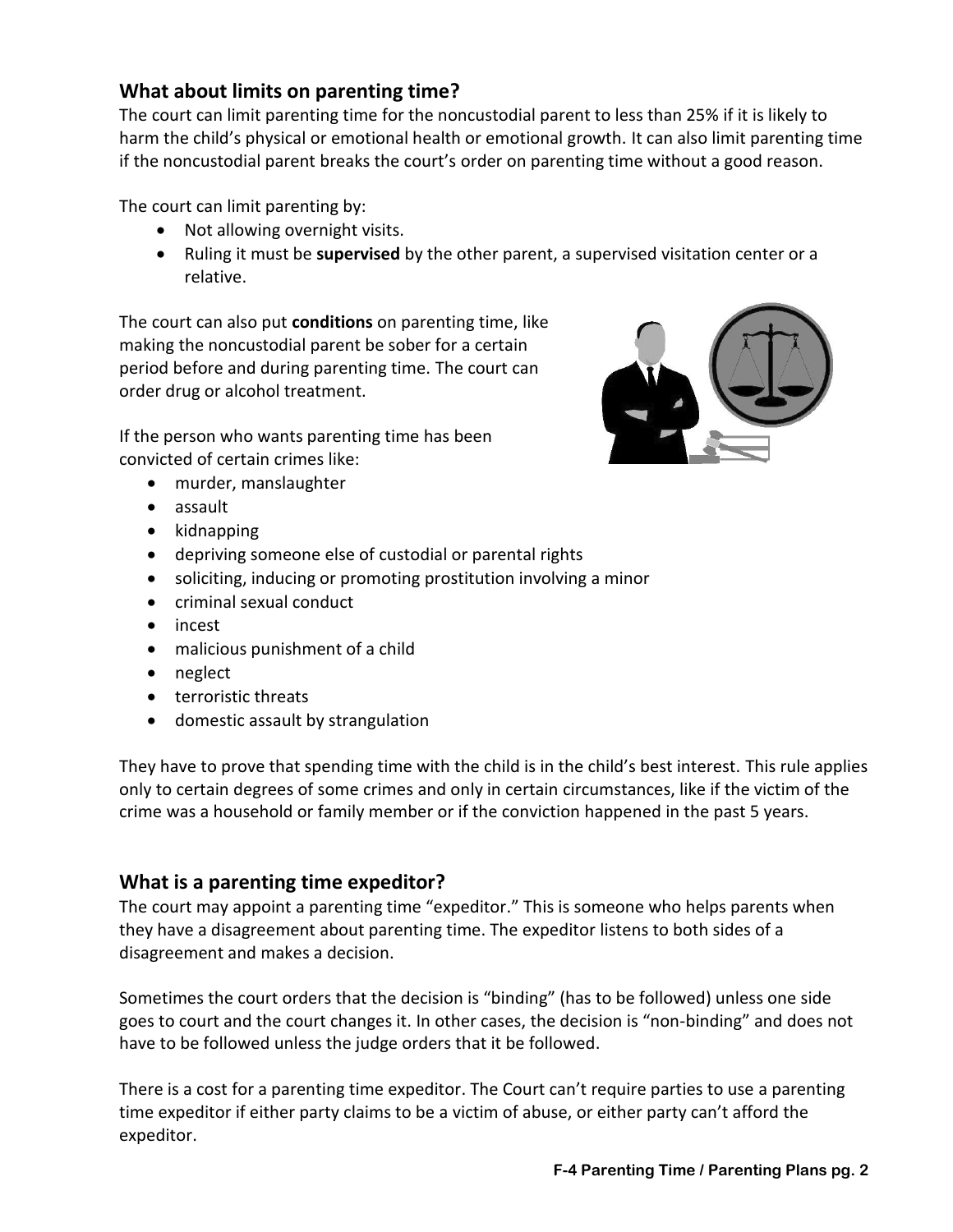# **How can parenting time be changed?**

Parents can agree to change parenting time. For example, either parent can ask the other parent to skip a visit and make it up another time. If the parents don't agree, a parent can ask the court to change parenting time if it is best for the child. The Court can look at any changes since the last order and see if a new order is needed for the child's best interest.

#### **Can the parent with custody deny parenting time?**

In general, no. If there is a problem, that parent must get the parenting time order changed. A parent can't deny parenting time if the other parent isn't paying child support. The court will change it if there is a danger to the custodial parent or the child, or if the other parent has constantly broken the parenting time agreement. Before going to court, you can't deny parenting time unless you or the child is in **immediate** danger.

If the parent with custody denies parenting time without a good reason, the court can:

- Let the other parent make up the missed parenting time.
- Find him/her in contempt of court which has fines up to \$500.
- In very serious cases, use the unfair denials of parenting time as a factor in changing custody.



#### **It is never unreasonable to deny parenting time to keep a child safe from immediate danger.**

If your child is in immediate danger by having parenting time with the other parent, you can bring an emergency motion to the court. An emergency motion is called an Ex Parte motion is reviewed by the court more quickly than a regular motion. But the court only grants an Ex Parte motion in a true emergency.

#### **Enforcement of Parenting Time**

Enforcing a parenting time order can be hard, especially if the child is older and doesn't want to visit the other parent. But a parenting time court order can be enforced until the child turns 18.

If the parent thinks this may happen in the future, they should ask the court to put language in the parenting plan that says law enforcement may act "with full force" if the order is not followed. If they already have an order and are having problems, they could choose to ask the court for help.

If there is evidence that the non-custodial parent does not offer a safe or appropriate environment for the child, the custodial parent can ask the court to change the order.

#### **Can a custodial parent move out of state?**

If a custodial parent wants to move out of state, they have to get permission from the parent who has parenting time. The permission has to be in writing. If they leave without permission, it is a crime, and they could lose custody. If the other parent does not agree to the move, the parents have to go to court.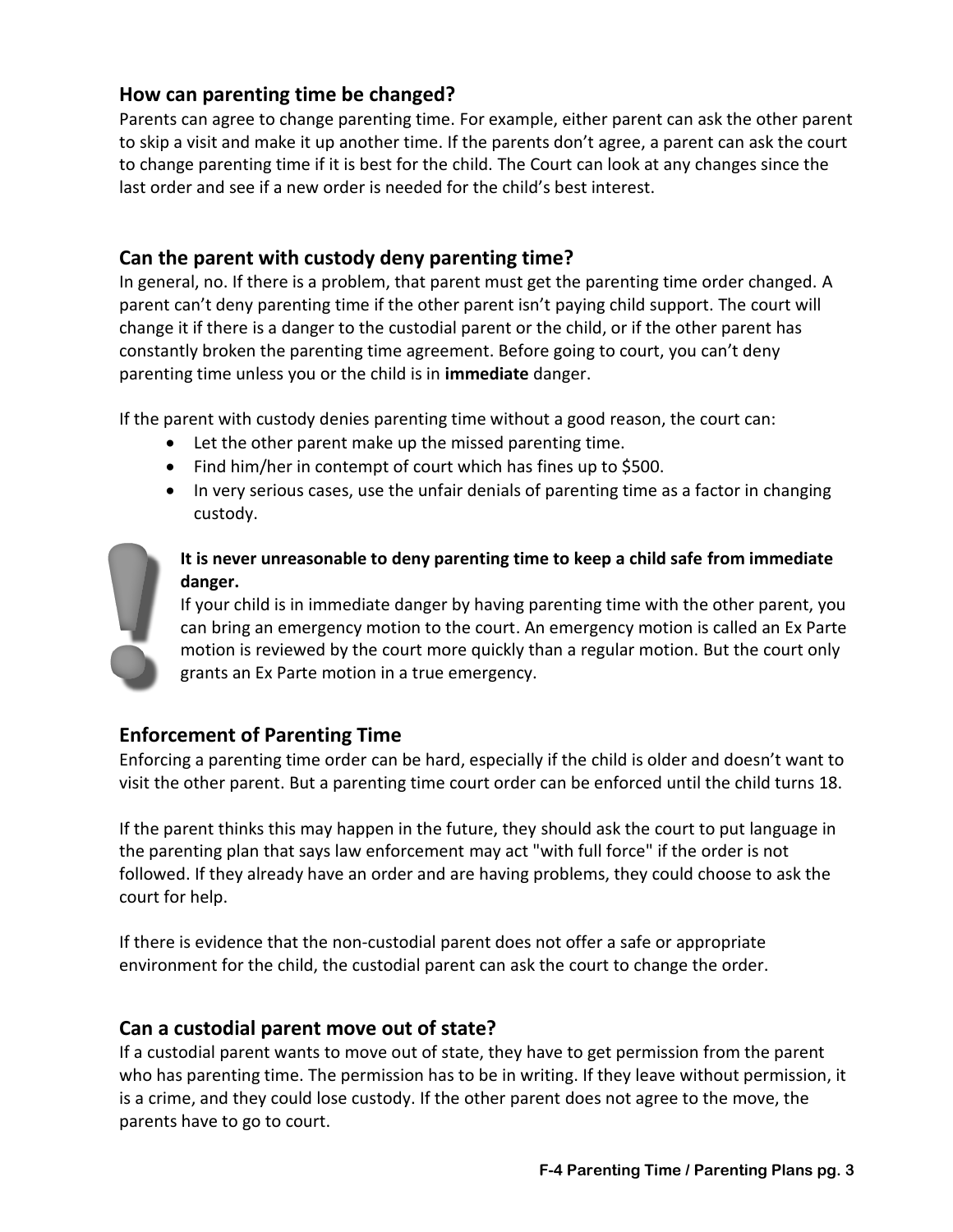The parent with custody has to show the court that the move is in the child's best interests unless the custodial parent was a victim of domestic violence by the other parent. The court looks at several things, like parenting time agreements, the emotional needs of the child, and if the move is a plan to keep the other parent from seeing the child. Then the court decides if it will let the parent and child move.



# **Can grandparents seek visitation?**

Yes, if they meet certain requirements. It can be complicated. See our fact sheet, *[Grandparents and Visitation.](https://www.lawhelpmn.org/self-help-library/fact-sheet/grandparents-and-visitation)*

# **More Information**

There i[s more information on Parenting Time and forms](http://www.mncourts.gov/Help-Topics/Child-Custody.aspx) you can use at: [www.mncourts.gov.](http://www.mncourts.gov/)



 $\rightarrow$  Click on Help Topics

 $\rightarrow$  Click on Child Custody & Parenting Time

# **More on Parenting Plans**

#### **Do I have to have a parenting plan?**

No. You and the other parent decide if you want to make a Parenting Plan. You don't have to, and sometimes it is not a good idea. Sometimes the court will make one for you, but not if one parent has committed domestic abuse against the other parent or the child.

Remember, you can make a parenting plan even if you were never married or living together.

# **What has to be in the parenting plan?**

The Plan must have

- A schedule of the time each parent spends with the child
- Who will make certain decisions about the child **AND**
- A way to settle arguments



# **What other things can be in the parenting plan?**

The Plan may use terms other than "physical" and "legal custody." But it must also clearly state if the parents have joint legal custody or joint physical custody or which parent has sole legal custody or sole physical custody.